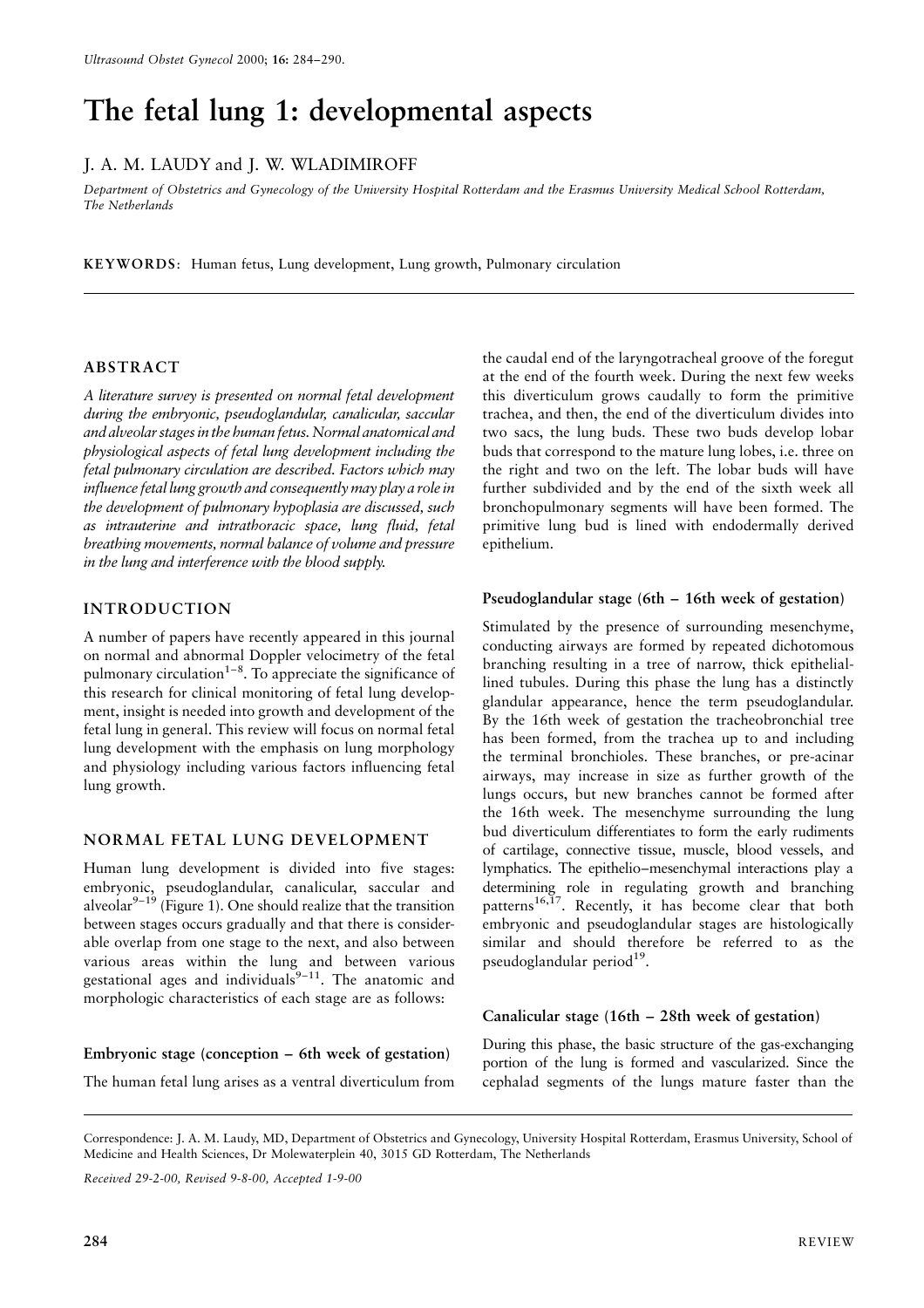

Figure 1 Schematic outline of the development of the human lung. [Reprinted with permission of Pringle KC. (1986) Human fetal lung development and related animal models. Clinical Obstetrics and Gynecology 23:  $502 - 513$ .]<sup>11</sup>

caudal parts, this stage partially overlaps the previous one. Differentiation of the airways starts with widening of the lumina and gradual thinning of the cuboidal epithelium. Proliferation of a rich vascular supply occurs and due to a relative decrease in mesenchyme the capillaries become closer to the airway epithelium. Primitive respiratory bronchioles begin to form, thus delineating the acinus. The acinus is the gas-exchanging portion of the tracheobronchial tree, composed of respiratory bronchioles, alveolar ducts, sacs and alveoli. Flattening of the acinar epithelium at approximately 22-24 weeks marks the initial differentiation of type II pneumocytes, from which type I pneumocytes will be derived later. Type II pneumocytes produce surfactant. Type I pneumocytes are responsible for gas exchange.

## Saccular stage  $(28th - 36th$  week of gestation)

At the beginning of the saccular stage airways terminate in large smooth-walled cylindrical structures subdivided by ridges called crests. The crests protrude into saccules, pulling a capillary network with them and creating subsaccules, which will eventually become alveoli. The end result of the saccular stage is a rapid increase in the gas-exchange surface of the lung and rapid thinning of the interstitium. During the period of 32–36 weeks, type II (surfactant producing) pneumocytes mature, completing the functional maturity of the lung.

## Alveolar stage (36th week – term)

Studies by Langston et  $al$ <sup>12</sup> have shown that alveolar structures can be recognized in some fetuses at 30-32 weeks of gestation and are uniformly present at 36 weeks of gestation, challenging previous beliefs that alveoli develop after birth<sup>15,20-22</sup>. The alveolar stage is not completed until 8 years of age, with the greatest increase in the number of alveoli occurring during the first 2 years of life. During this stage further thinning of the blood-gas barrier, increase of surfactant production and progressive branching of the respiratory airways occurs.

Normal lung growth in the human can be summarized according to Reid by three laws<sup>11,20-23</sup>:

Law 1: the bronchial tree is developed by the 16th week of gestation.

Law 2: the majority of alveoli develop after birth, increasing in number until the age of 8 years and in size until growth of the chest wall is finished.

Law 3: The pre-acinar arteries and veins parallel the development of the airways, while the intra-acinar vessels follow the development of the alveoli.

#### FETAL PULMONARY CIRCULATION

#### Development

Prenatal growth and development of the pulmonary blood vessels is closely linked to that of the bronchial tree (preacinar blood vessels with the conducting airways and intraacinar blood vessels with alveolar development) (Figure 2). By the third week of gestation (embryonic period), the primitive heart anlage with its arterial and venous communications is present. The sixth branchial arches appear at about 5 weeks and develop into the main pulmonary arterial trunk with right and left branches during the next few weeks of the pseudoglandular period. By 7 weeks of gestation, the adult pattern of vessels connecting heart and lungs is established<sup>9,24</sup>. Just as the branching of the conducting airways is completed by 16 weeks of gestation, all pre-acinar arteries are also present by this time. These arteries grow further by increasing their lengths and diameters, but not in number. By contrast, the intra-acinar arteries develop relatively late in fetal life and continue to form after birth and then



Figure 2 Diagram of the branching pattern of airways and pulmonary artery in the mature lung. TB, terminal bronchiolus; RB, respiratory bronchiolus; AD, alveolar duct. [Reprinted by permission of Anderson RH, Macartney FJ, Shineboune EA, Tynan M. (1987) Paediatric Cardiology. Edinburgh: Churchill Livingstone].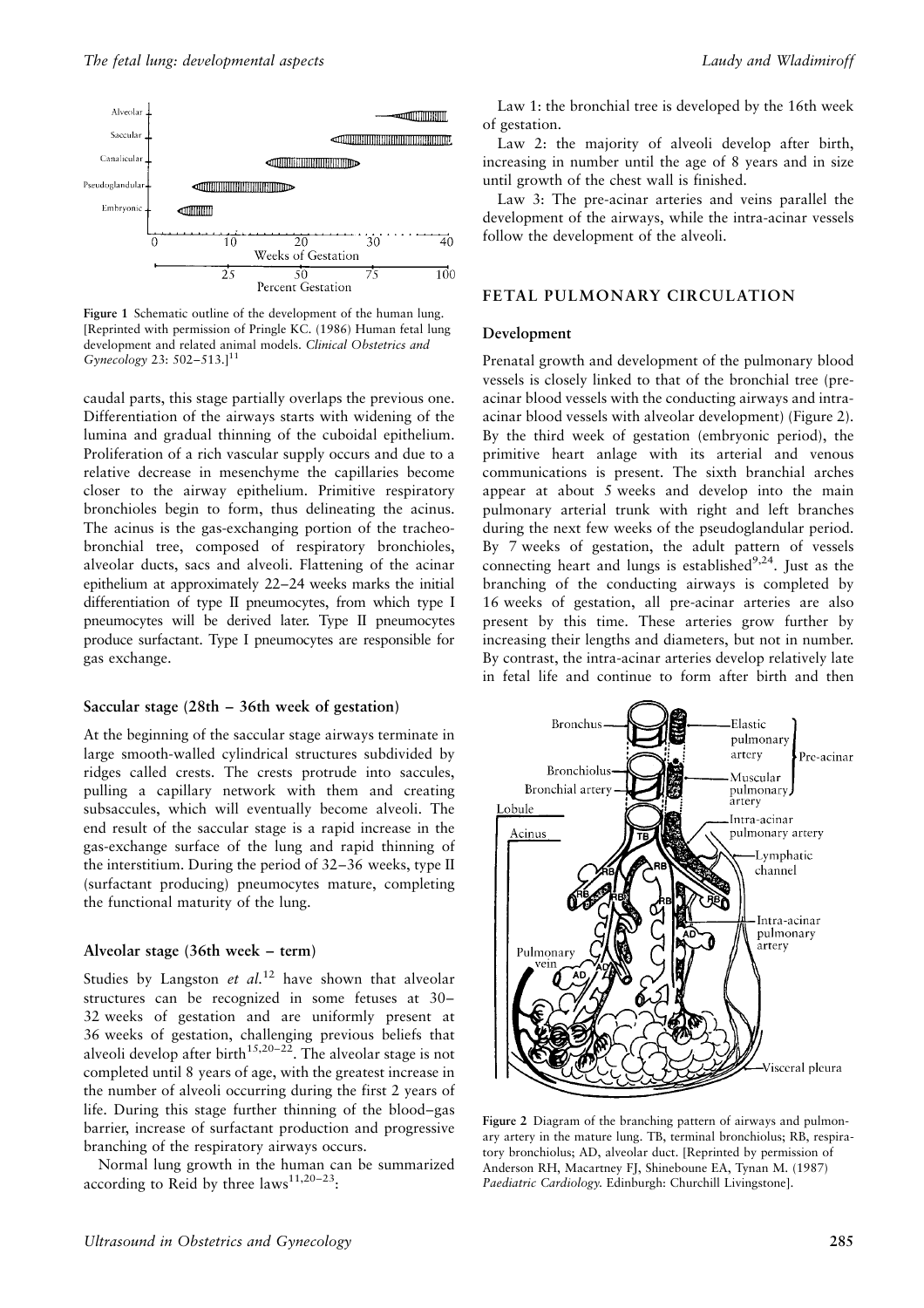multiply rapidly to keep pace with alveolar multiplica- $\[\text{tion}^{9,10,24,25}\]$ . There are two types of pulmonary arterial branches in the lung: conventional arteries, which course with the conducting airway branches, and ultimately provide terminal branches to supply the acini. From these conventional arteries numerous and smaller branches arise. called supernumerary arteries, and pass into the adiacent respiratory tissue to supply the alveoli directly. The supernumerary arteries may serve for collateral circulation if blood flow through the conventional arteries is impeded. The pre-acinar conventional and supernumerary arteries appear simultaneously and the adult ratio of  $2.5-3.5$ supernumaries to one conventional artery is present by 12 weeks of gestation<sup>9,10,24-26</sup>. Development of the pulmonary veins occurs after that of the arteries, but by 20 weeks of gestation all pre-acinar veins are present. The development of the venous system parallels that of the arteries and airways in the fetus, with the exception that the venous system of the lungs is more extensive than the arterial system: the conventional veins correspond in number and branches to conventional arteries and conducting airways but the supernumerary veins outnumber the supernumerary arteries. Both types of veins appear together and their number maintains the same ratio  $(3.5-4.3$  supernumerary to one conventional vein) to each other throughout pre- and postnatal life. The veins do not accompany the arteries and airways but lie in the intersegmental plane<sup>9,24,25,27</sup>.

# Structure

Whereas the total adult complement of branches of blood vessels forming the pre-acinar region is completed half-way through fetal life, the intra-acinar blood vessels develop as alveoli form and further changes of the pulmonary circulation are characterized by remodeling of the arteries, with changes in wall-thickness and in extension and distribution of muscle within their walls<sup>9</sup>. In the adult lung the proximal half of the pre-acinar arterial pathway down to the seventh generation has an elastic wall structure, and beyond this it is muscular. In fetal life the adult distribution of elastic structure is achieved by the 19th week of gestation<sup>25</sup>. The elastic arteries may play a role during fetal life as their high tensile strength may counteract the distending tendency of the blood pressure and also maintain the vessels patent<sup>26</sup>. The fetal pulmonary arteries are completely muscularized to the level of the terminal bronchioles, and only after birth does muscle extend to the level of alveolar ducts and beyond<sup>10,26</sup>. In the fetus the arteries are more muscular than in the adult. with the wall thickness being higher relative to external diameter. The wall thickness of a given size of artery in the fetus is double that in the adult<sup>24</sup>. This increases the resistance in the pulmonary arteries to maintain the reduced flow through the lungs seen during fetal life<sup>26</sup>. As gestation advances, the number of muscularized arteries rises, increasing the total amount of smooth muscle per unit area of lung tissue. In contrast to those investigators who found a rise in the amount of pulmonary arterial smooth muscle with increasing gestational age, Hislop and Reid concluded that thickness of the muscle coat of each individual artery does not change, regardless of  $\text{age}^{25,26,28-31}$ 

Unlike the arteries, the intrapulmonary veins have thinner walls and muscle cells are rarely found in the wall before 28 weeks of gestation<sup>27</sup>.

### Physiology

The *in utero* pulmonary vascular circuit is a highresistance, high-pressure, low-flow system<sup>32</sup>. In the fetus, normal gas exchange is placental in origin and pulmonary blood flow is low, merely supplying nutritional requirements for lung growth and some metabolic functions<sup>33</sup>. In the fetal lamb 3-4% of the total cardiac output supplies the lungs in early gestation, rising to about 7% near term<sup>33-35</sup>. In human fetuses this value is 13% at 20 weeks increasing to 25% at 30 weeks, but it remains constant during the last trimester<sup>36</sup>. This implies that pulmonary blood flow increases and pulmonary vascular resistance decreases with advancing of gestation. Fetal pulmonary blood flow is low despite the dominance of the right ventricle, which ejects about two-thirds of total cardiac output. Most of the right ventricular output is diverted away from the lungs through the widely patent ductus arteriosus to the thoracic aorta, then reaching the placenta through the umbilical circulation for oxygenation<sup>34,35</sup>. Since the ductus arteriosus is patent during intrauterine life, pulmonary arterial pressure is considered to be maintained at a level at least equal to systemic arterial pressure<sup>37</sup>. Maintenance of a low-flow pulmonary vascular circuit depends on the high-resistance of the pulmonary vasculature. In the fetal lamb, lung development is characterized by a marked increase in the number of pulmonary resistance arteries<sup>28</sup>. Both the total vascular cross-sectional area and the total amount of vascular wall muscular tissue increase significantly during fetal development The increased cross-sectional area of the pulmonary vascular bed produces a lower total resistance, while the greater number of small vessels with muscular walls provides a widespread mechanism for controlling resistance<sup>28,32</sup>. Nevertheless, while absolute pulmonary flow increases with advancing gestation, Morin and Egan determined in fetal sheep that when corrected for wet weight of the lungs, pulmonary flow actually falls somewhat and total pulmonary resistance rises. When corrected for dry weight of the lungs neither pulmonary blood flow nor total pulmonary resistance change with advancing gestation<sup>38</sup>.

#### Regulation of fetal pulmonary vascular resistance

During fetal life and the transition to extrauterine air breathing, pulmonary vascular tone is regulated by a complex, interactive group of mechanisms, including mechanical influences and the release of a variety of vaso-active substances, which have been the subject of several reviews<sup>33,35,39-43</sup> (Table 1). Much of our knowledge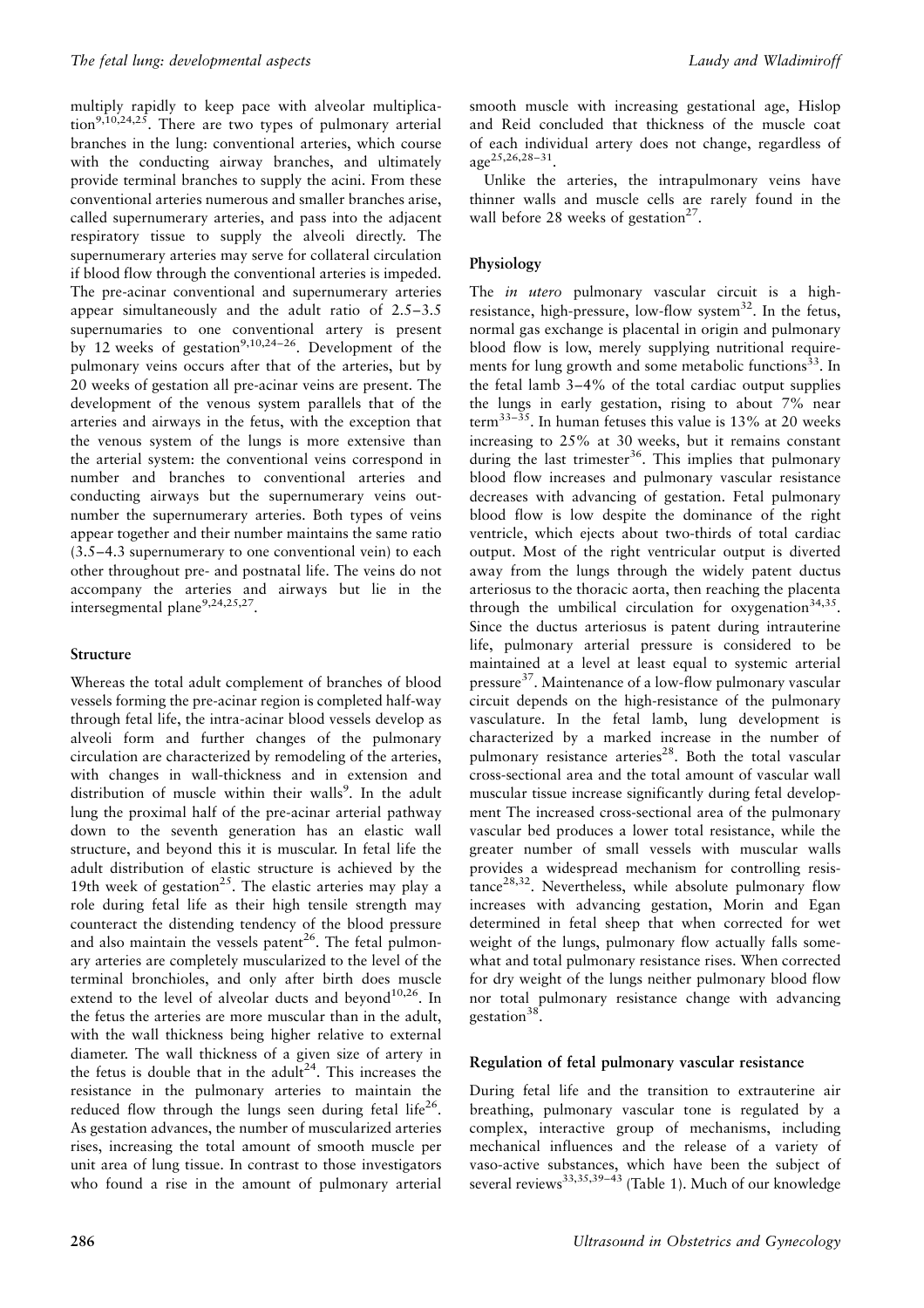Table 1 Regulators of pulmonary vascular resistance

|                               | Fluid in<br>alveolar space | Pulmonary<br>PO <sub>2</sub> 1/1 | Acidosis/Alkalosis | Leucotrienes | $PGI_2$ | NO. | $ET-1$ |
|-------------------------------|----------------------------|----------------------------------|--------------------|--------------|---------|-----|--------|
| Pulmonary vascular resistance |                            | 1/1                              |                    |              |         |     |        |

of fetal blood flow and its distribution is based on animal studies. Data on human fetuses and newborn are sparse because of the invasive techniques that would be necessary to obtain them<sup>33</sup>.

In unventilated fetal lungs, fluid filling the alveolar space compresses the small pulmonary arteries, thereby increasing pulmonary resistance. A high pulmonary vascular resistance is associated with a normally low oxygen tension in pulmonary and systemic arterial blood. However, fetal pulmonary vascular resistance decreases with increasing oxygen tension<sup>38,44</sup>. This leads to the suggestion that vasoconstriction to the normal, relatively hypoxic status of the fetus is a mechanism that restricts blood flow to the expanding vascular bed in the fetal lungs, thereby protecting the fetal heart from unnecessary increases in output <sup>38,45</sup>. O<sub>2</sub>-related changes in pulmonary vascular resistance are also affected by pH. As acidosis is a pulmonary vasoconstrictor, alkalosis is a potent pulmonary vasodilator at all stages of development<sup>39,46</sup>. The exact mechanism of hypoxic pulmonary vasoconstriction in the fetal pulmonary circulation is unclear. Although a change in  $O<sub>2</sub>$  environment could directly relax or vasoconstrict pulmonary vascular smooth muscle, it could also modify the local production and release of vaso-active substances, which then could act directly or indirectly on the pulmonary circulation 33,41,47,48. Arachidonic acid metabolites have been suggested to play an important role in the regulation of the pulmonary vascular tone. Leukotrienes represent one such group of metabolites and are potent smooth muscle constrictors<sup>33,43,49</sup>. Prostaglandins form another group of potent vaso-active substances, although none of the prostaglandins is truly specific for the pulmonary circulation. PGI<sub>2</sub> seems to be the major prostaglandin with an effect on the pulmonary vascular resistance and is produced in vascular endothelial cells including those in the lungs. Throughout gestation, a maturational increase in PGI<sub>2</sub> production parallels the decrease in pulmonary vascular resistance in the fetal third trimester<sup>33,41,43,46,47,49</sup>. In addition to  $PGI<sub>2</sub>$ , vascular endothelial cells produce other vaso-active factors, clearly involved in the regulation of the vascular tone of the fetal pulmonary circulation. These include potent vasodilators, such as endothelium-derived relaxing factor, also known as nitric oxide (NO), and potent vasoconstrictors, such as endothelin type 1  $(ET-1)^{33,42,43,48}$ .

Control of the perinatal pulmonary circulation probably reflects a balance between factors producing pulmonary vasoconstriction (low O<sub>2</sub>, leukotrienes, ET-1, and other vasoconstricting substances) and those producing pulmonary vasodilatation (high O<sub>2</sub>, PGI<sub>2</sub>, NO, shear stress and other vasodilatating substances)<sup>33</sup>.

# **FACTORS INFLUENCING FETAL LUNG GROWTH**

Fetal lung development incorporates a combination of two processes: lung growth and lung maturation, which are related, but appear to be separately controlled. Normal lung growth refers to increase in cell number and seems to be influenced primarily by physical factors such as intrauterine (i.e. amniotic fluid volume) and intrathoracic space, lung liquid volume and pressure and breathing movements. Lung maturation refers to the distensibility or compliance of the lung and is divided into two components, structural and biochemical (surfactant). Structural maturation is regulated by physical factors, whereas biochemical maturation appears to be controlled by several endocrine organs (pituitary, adrenal, thyroid) and a host of endocrine factors including corticotrophin, cortisol, thyroid hormones and others<sup>10,11,13,50,51</sup>. Detailed discussion of surfactant production and regulation is beyond the scope of this overview.



Figure 3 A schematic illustration of the dynamic process of amniotic fluid formation and resorption. [Reprinted with permission of Adzick NS, et al. (1984) Experimental pulmonary hypoplasia and oligohydramnios: relative contributions of lung fluid and fetal breathing movements. J Pediatr Surg 19: 658-665.]<sup>52</sup>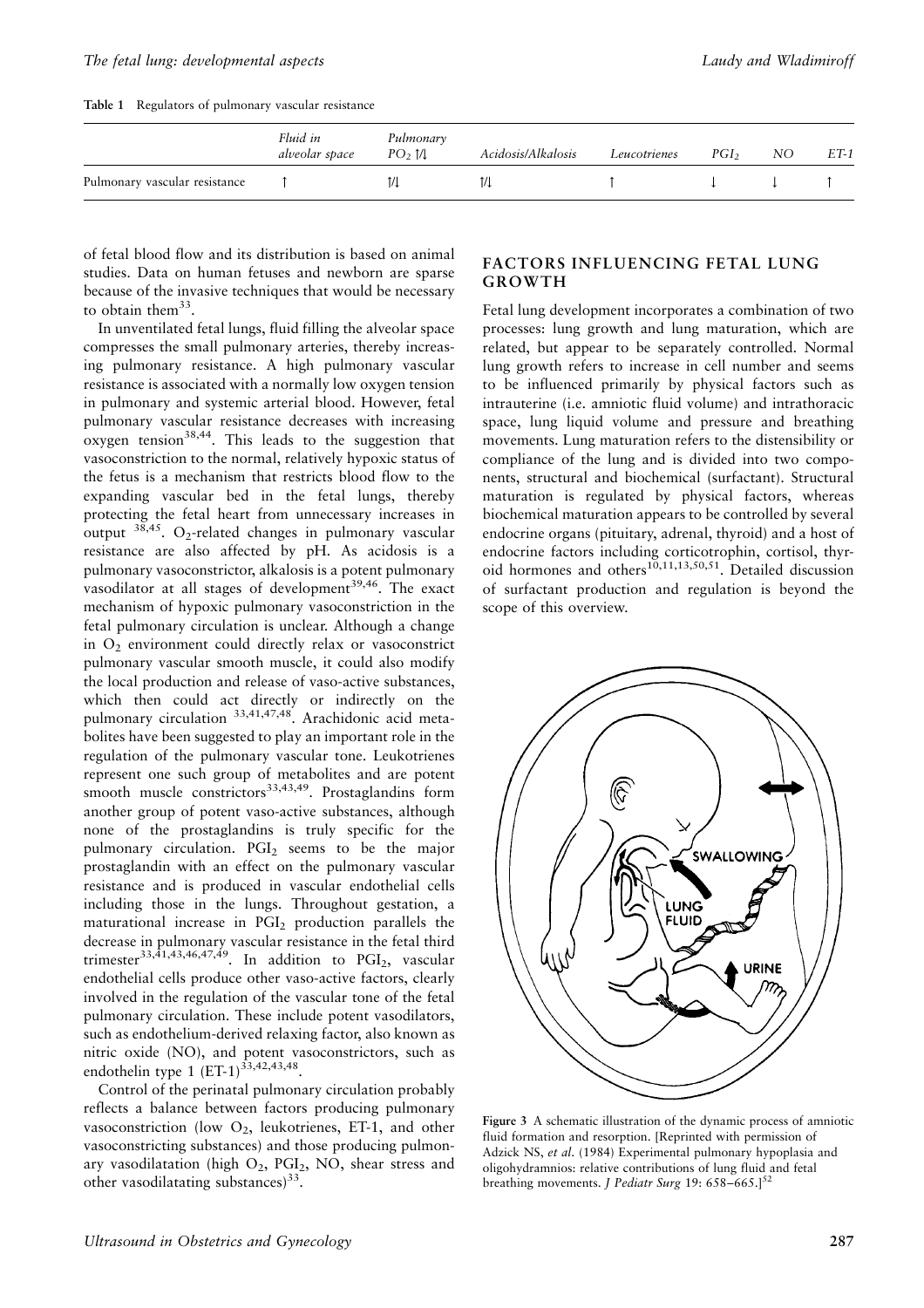#### Intrauterine space

Amniotic fluid formation and resorption is a dynamic process. Fetal urine is the primary component of amniotic fluid, but actively secreted fetal lung fluid also constitutes a significant portion, which is either swallowed or flows into the amniotic space. Fetal swallowing is the principal means of amniotic fluid resorption<sup>52</sup> (Figure 3). A normal amount of amniotic fluid seems to be important for fetal lung  $growth^{10,50,53}$ . Bilateral renal agenesis, obstructive lesions of the urinary tract and early preterm rupture of membranes are the most common conditions that cause oligohydramnios<sup>54</sup>. Although the association between oligohydramnios and pulmonary hypoplasia is well-documented, the mechanisms of this phenomenon remain to be fully elucidated. Several possibilities have been adopted such as: (1) decreased space for lung growth due to compression of the uterine wall upon the fetal chest and abdomen; (2) restriction of fetal breathing movements by prolonged thoracic compression; and (3) increased efflux of lung liquid from the intrapulmonary space to the amniotic space, resulting in a decrease of intrapulmonary pressure<sup>10,50,53</sup>.

### Intrathoracic space

All abnormalities which result in a smaller than normal intrathoracic cavity can interfere with fetal lung growth and be responsible for the development of fetal pulmonary hypoplasia both in animals and in man<sup>10,50,51</sup>. Among the conditions known in this respect are congenital diaphragmatic hernia, fetal hydrops, tumors of the thorax including adenomatoid malformations and skeletal anomalies deforming the thoracic cage<sup>23,50,53,55-58</sup>. Paralysis of the diaphragm may, apart from limiting intrathoracic space, interfere with fetal breathing movements and this may have an additional negative effect on fetal lung growth<sup>50,51,59</sup>.

#### Lung fluid

Fetal intrapulmonary fluid is formed by active transport across the pulmonary epithelium into the tracheo-bronchial lumen, where it establishes positive pressure within the developing lung. Lung-liquid volume and intratracheal pressure are maintained within very precise ranges by the larynx, which through unknown mechanisms regulates the efflux of lung liquid volume from the trachea to the amniotic space<sup>51,60</sup>. Lung liquid contributes up to onethird of amniotic fluid volume. Oligohydramnios may increase lung fluid loss with consequent decreased lung volume within the potential airways<sup>38</sup>. In 1977, Alcorn et  $al.^{61}$  demonstrated in fetal sheep that chronic drainage of lung liquid through a tracheal cannula led to pulmonary hypoplasia, while tracheal ligation resulted in increased lung growth, although with a negative influence on lung maturation as assessed by the enhanced ratio of type 2 to type 1 pneumocytes. Others reported that tracheal ligation resulting in increased intratracheal pressure, is responsible

for lung growth through cell proliferation. In these studies, however, lung maturation was normal, as confirmed by measurement of the surfactant phospholipids, or by quantitative morphometrics<sup>60,62</sup>. Several lung hypoplasia animal experiments (tracheal ligation in combination with amniotic fluid shunting in fetal rabbits, with lung fluid drainage or bilateral nephrectomy in fetal lambs or in combination with a model of congenital diaphragmatic hernia also in fetal lambs) showed that tracheal ligation did not only reverse the pulmonary hypoplasia, but could actually accelerate lung growth even beyond normal limits  $10,52,60,63$ 

#### Fetal breathing movements

Fetal breathing movement in humans can be recorded by ultrasonography from about 10 weeks' gestation. These respiratory movements produce significant changes in intrathoracic pressure, which may influence lung development<sup>50,64</sup>. A fetal breathing movement is usually defined as a downward movement of the diaphragm with concomitant inward movement of the chest wall and outward movement of the abdominal wall<sup>65</sup>. However, different types of respiratory movements during gestation have been described  $65-67$ . Early in gestation fetal breathing is usually irregular and sporadic; from about 28 weeks of gestation onward it becomes more regular and episo $dic^{67,68}$ . During the last 10 weeks of pregnancy, fetuses make spontaneous breathing movements approximately 30% of the time over a 24-h period<sup>69</sup>. Several factors have been identified that may influence the presence and maybe also the pattern of fetal breathing movements. Among these are gestational age, time of the day, maternal food intake and maternal plasma glucose level, maternal endtidal carbon dioxide level, fetal behavioral state, fetal distress, maternal use of nicotine, drugs or alcohol, and labor. Some of these factors may be interrelated<sup>66,67</sup>.

There is experimental evidence that fetal respiration is critical to lung growth and development. Wigglesworth et al.<sup>59</sup> abolished fetal breathing movements in an animal model by selective destruction of the upper cervical cord, which arrested lung development. Bilateral phrenic nerve section in sheep produces pulmonary hypoplasia, but also results in diaphragmatic atrophy and raises the issue that there may be compression of the lung by abdominal contents<sup>13,70</sup>. Adzick and coworkers<sup>52</sup> showed in another animal study that when oligohydramnios and cervical cord transection were combined, a further significant decrease in lung growth was observed. Thus, even when fetal breathing was eliminated by cord transection, oligohydramnios caused even more hypoplasia. They concluded that although fetal breathing is clearly important for fetal lung growth, it seems unlikely that inhibition of fetal breathing is the predominant etiology of oligohydramniosrelated pulmonary hypoplasia. Fetal breathing movements may stimulate lung growth by intermittently distending the lungs with fluid aspirated into the trachea. It has been suggested that integration of fetal breathing movements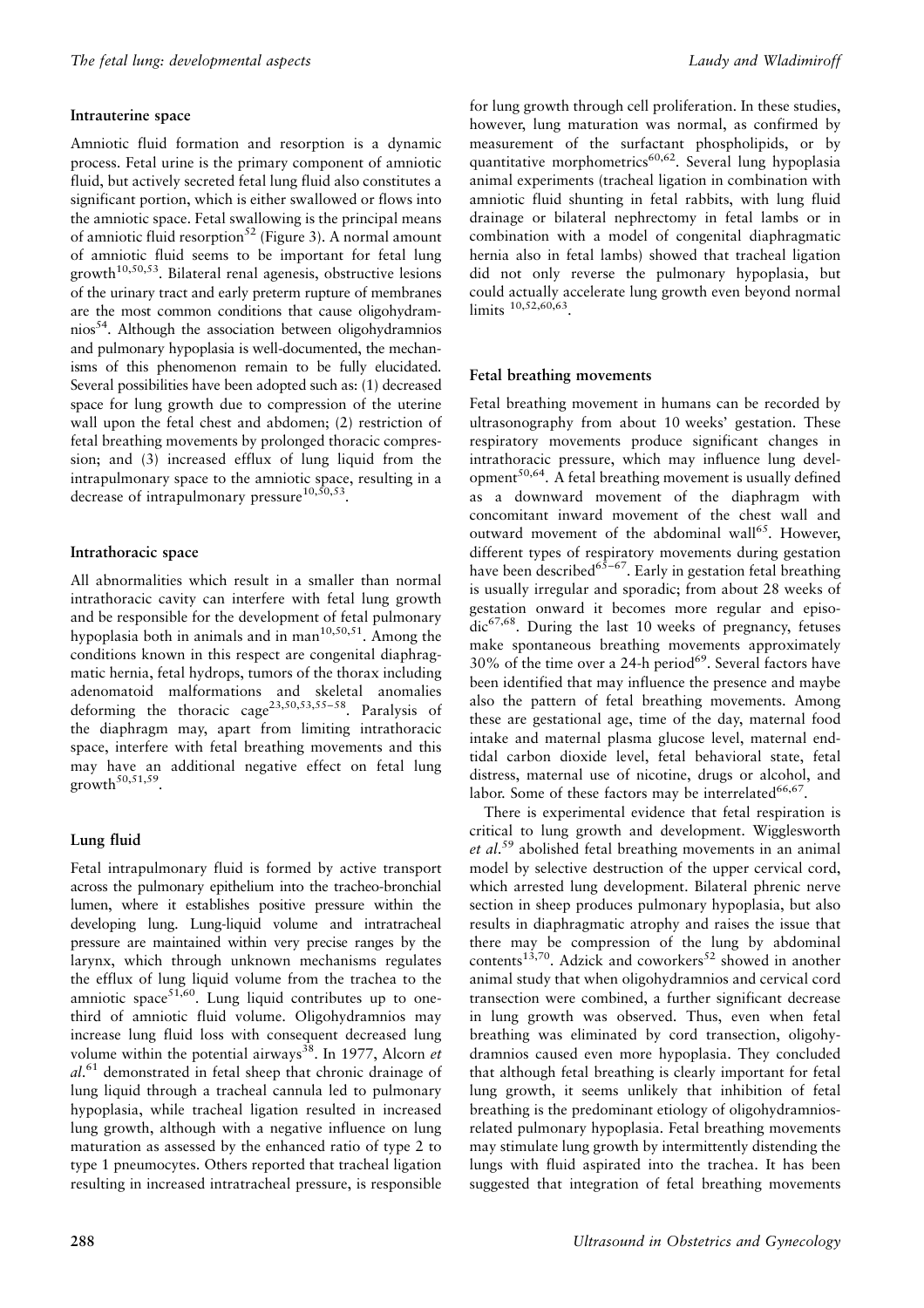and fluid secretion by the lungs is necessary for lung growth  $50,59$ .

#### Normal balance of volume and pressure in the lung

Fetal lung fluid establishes a positive pressure within the lung of the fetal lamb<sup>51,54</sup>. The presence of a positive pressure in the trachea relative to amniotic pressure shows that there is resistance to outflow<sup>51</sup>. When breathing movements are absent, the pressure in the fetal trachea is even higher, which may be important in regulating the volume of fluid within the lungs. So, there is evidence that lung fluid acts as an internal stent for the lung, distending potential airways and stimulating growth and differentiation<sup>54,59</sup>. Oligohydramnios may increase lung fluid loss by compression of the lungs, thus leading to pulmonary hypoplasia, which was demonstrated by Harding and coworkers in the fetal lamb<sup>64</sup>. Lung fluid production was not affected by oligohydramnios according to this study. During breathing movements in the fetal lamb a considerable negative pressure is created on inspiration and the volume of fluid within the potential airways and air spaces increases when fetal breathing occurs<sup>50</sup>. Based on several experimental animal studies it may be concluded that positive intratracheal pressure, amplitude of pressure changes as well as tidal volume changes during fetal breathing movements may influence fetal lung growth<sup>50,51</sup>.

#### Interference with the blood supply

Ligation of the left pulmonary artery during the late canalicular stage of lung development in the fetal sheep creates pulmonary hypoplasia with significantly reduced lung weight and lung volume of the future gas-exchange portion of the lung (future air spaces, parenchymal tissue and capillary content). These results suggest that normal pulmonary arterial flow during the canalicular and alveolar stages of fetal lung development is essential for normal lung growth<sup>11,71</sup>.

#### Other factors involving fetal lung development

Several transcription factors may play an important role in lung development, regulating cell growth and differentiation by modulating expression of target genes. Two functional domains are important in these proteins, one responsible for transcription activation and the other for DNA recognition and binding. Although the lung is the site of expression of several transcription factors, such as Hoxgenes, retinoid receptors, hepatocyte nuclear factors and  $mvc$ , sparse information is available on how they influence lung pattern<sup>72</sup>. Cardoso<sup>72</sup> has recently published an extensive review regarding these factors.

Important growth factors involving lung development are insulin-like growth factor I and II (IGF-I and IGF-II), platelet-derived growth factor (PDGF), fibroblast pneumocyte factor (FPF), transforming growth factor-β (TGF-β) and epidermal growth factor (EGF). These growth factors may regulate the extracellular matrix formation, which regulates cellular growth, migration and differentiation<sup>73</sup>.

Pulmonary neuro-endocrine cells are amine- and peptide producing cells distributed throughout the airway mucosa. Several observations indicate that these cells are involved in lung development<sup>74</sup>.

In case of controlling vascular growth the following growth factors have been suggested to be involved: fibroblast growth factors (FGFs), TGF-B, PDGFs, IGF-I and II and vascular endothelial growth factor<sup>43</sup>.

#### **REFERENCES**

- 1 Laudy JAM, Huisman TWA, de Ridder MAJ, Wladimiroff JW. Normal fetal pulmonary venous blood flow velocity. Ultrasound Obstet Gynecol 1995; 6: 277-81
- 2 Laudy JAM, Gaillard JLJ, Van den Anker JN, Tibboel D, Wladimiroff JW. Doppler ultrasound imaging: a new technique to detect lung hypoplasia before birth? Ultrasound Obstet Gynecol 1996: 7: 189-92
- 3 Rizzo G, Capponi A, Chaoui R, Taddei F, Arduini D, Romanini C. Blood flow velocity waveforms from peripheral pulmonary arteries in normally grown and growth-retarded fetuses. Ultrasound Obstet Gynecol 1996; 8: 87-92
- 4 Chaoui R, Taddei F, Rizzo G, Bast C, Lenz F, Bollmann R. Doppler echocardiography of the main stems of the pulmonary arteries in the normal human fetus. Ultrasound Obstet Gynecol 1997; 10: 1-7
- 5 Paladini D, Palmieri S, Celentano E, Guida F, Salviati M, Morra T, Martinelli P. Pulmonary venous blood flow in the human fetus. Ultrasound Obstet Gynecol 1997; 10: 27-31
- 6 Mitchell JH, Roberts AB, Lee A. Doppler waveforms from the pulmonary arterial system in normal fetuses and those with pulmonary hypoplasia. Ultrasound Obstet Gynecol 1997; 11: 1-6
- 7 Laudy JAM, Ursem NTC, Mulder PGH, Wladimiroff JW. Doppler velocimetry of normal human fetal venous intrapulmonary branches. Ultrasound Obstet Gynecol 1999; 13: 247-54
- 8 Laudy JAM, de Ridder MAJ, Wladimiroff JW. Human fetal pulmonary artery velocimetry: repeatability and normal values with emphasis on middle and distal pulmonary vessels. Ultrasound Obstet Gynecol 2000; 15: 479-86
- 9 Inselman LS, Mellins RB. Growth and development of the lung. J Pediatr 1981; 98: 1-15
- 10 DiFiore JW, Wilson JM. Lung development. Semin Pediatr Surg  $1994.3.221 - 32$
- 11 Pringle KC. Human fetal lung development and related animal models. Clin Obstet Gynecol 1986; 29: 502-13
- 12 Langston C, Kida K, Reed M, Thurlbeck WM. Human lung growth in late gestation and in the neonate. Am Rev Respir Dis 1984: 129: 607-13
- 13 Thurlbeck WM. Prematurity and the developing lung. Clin Perinatol 1992; 19: 497-519
- 14 Lauria MR, Gonik B, Romero R. Pulmonary hypoplasia: pathogenesis, diagnosis and antenatal prediction. Obstet Gynecol 1995; 86: 466-75
- 15 Hislop A, Reid L. Development of the acinus in the human lung. Thorax 1974; 29: 90-4
- 16 Burri PH. Fetal and postnatal development of the lung. Ann Rev Physiol 1984; 46: 617-28
- Snyder JM, Mendelson CR, Johnston JM. The morphology of lung 17 development in the human fetus. In: Nelson GH, ed. Pulmonary Development - Transition from Intrauterine to Extrauterine Life. Chapter 2. New York, Basel: Marcel Dekker, Inc., 1985: 19-46
- 18 Wigglesworth JS. Pathology of the lung in the fetus and the neonate, with particular reference to problems of growth and maturation. Histopathology 1987; 11: 671-89
- 19 Merkus PJFM, ten Have-Opbroek AAW, Quanjer PH. Human lung growth: a review. Pediatr Pulmonol 1996; 21: 383-97
- $20$ Reid L. The embryology of the lung. In: Reuck AVS, Porter R, eds. Ciba Foundation Symposium: Development of the Lung. London: Churchill, 1967: 109-25